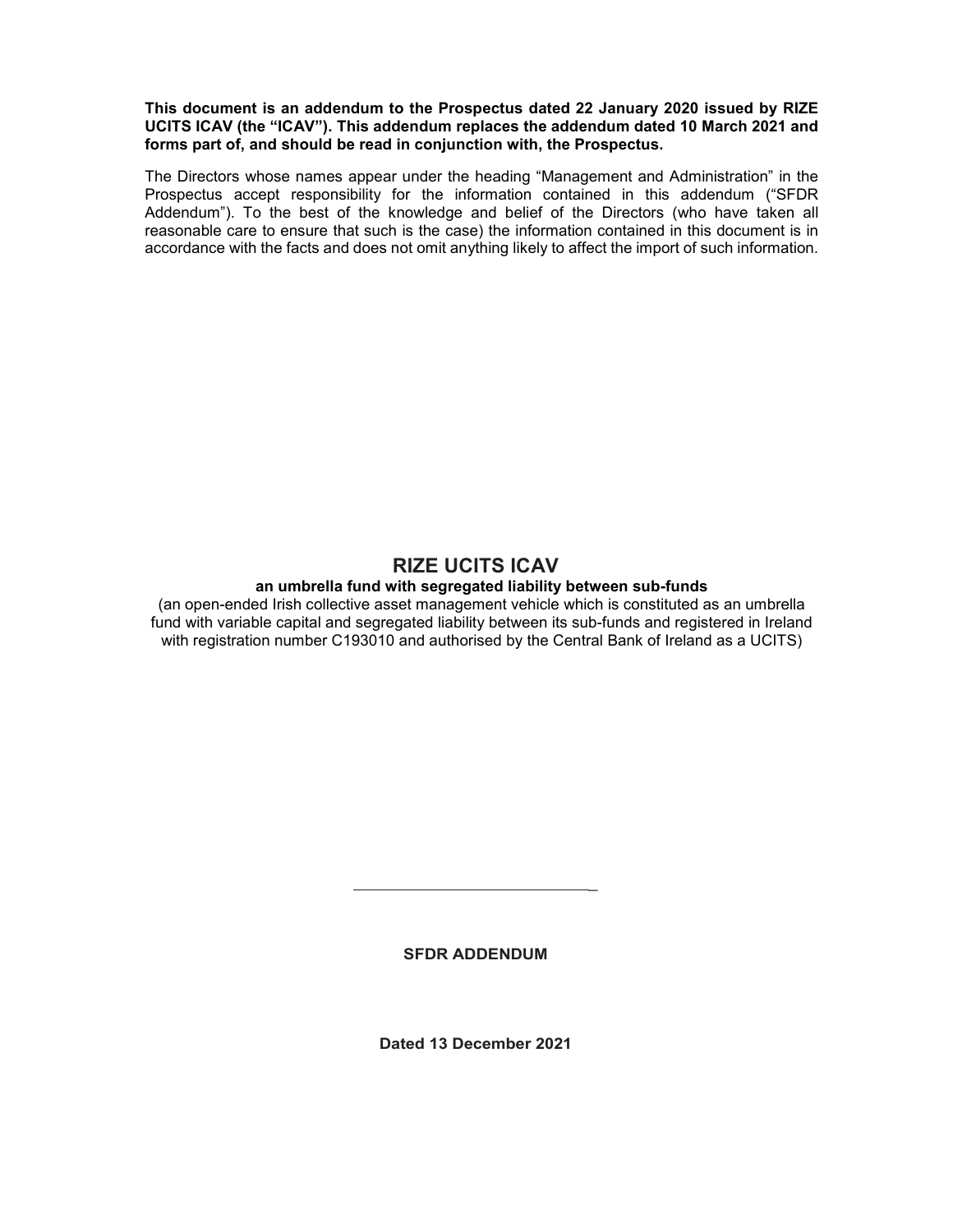Words and expressions defined in the Prospectus shall, unless the context otherwise requires, have the same meaning when used in this SFDR Addendum. For the purposes of interpretation, in the event of any conflict between this SFDR Addendum and the Prospectus, any such conflict shall be resolved in favour of this SFDR Addendum.

# **Amendments to the Prospectus**

With effect from the date hereof the Prospectus is amended as follows:

1. On page 7 of the Prospectus, in the section titled "**Definitions**", the following shall be added:

"**ESG**" means environmental, social or governance";

**"Sustainability Risk**" means an environmental, social or governance event or condition that, if it occurs, could cause an actual or a potential material negative impact on the value of an Investment;

"**Sustainable Investment**" means an investment in an economic activity that contributes to an environmental objective, as measured, for example, by key resource efficiency indicators on the use of energy, renewable energy, raw materials, water and land, on the production of waste, and greenhouse gas emissions, or on its impact on biodiversity and the circular economy, or an investment in an economic activity that contributes to a social objective, in particular an investment that contributes to tackling inequality or that fosters social cohesion, social integration and labour relations, or an investment in human capital or economically or socially disadvantaged communities, provided that such investments do not significantly harm any of those objectives and that the investee companies follow good governance practices, in particular with respect to sound management structures, employee relations, remuneration of staff and tax compliance;

"**SFDR**" means Regulation (EU) 2019/2088 of the European Parliament and of the Council of 27 November 2019 on sustainability-related disclosures in the financial services sector; and

"**Taxonomy Regulation**" means (EU) 2020/852 of the European Parliament and of the Council of 18 June 2020 on the establishment of a framework to facilitate sustainable investment, and amending Regulation (EU) 2019/2088, as may be amended from time to time.

2. On page 54 of the Prospectus, in the section titled "**Risk Factors**", the following shall be added:

# *Impact of the integration of Sustainability Risk*

The integration of Sustainability Risks may have a material impact on a Fund's value and returns. A Fund which invests in securities of companies based on their ESG characteristics may forego certain investment opportunities and, as a result, may perform differently to other funds, which do not seek to promote ESG characteristics or do not have sustainable investment as their objective. This may include underperforming those other funds. In addition, investor sentiment towards ESG and sustainability may change over time, thereby potentially affecting the value of the companies invested in by Funds which integrate Sustainability Risks or Funds which promote ESG characteristics, or have sustainable investment objectives and thus also affecting the performance of such Funds.

The consideration of ESG factors involves the incorporation of longer-term risk factors including a company's relationship with its stakeholders as well as its impact, through both its operations and the products and services it offers, on the environment and wider society. The prices of securities in which a Fund may invest may be adversely affected by ESG conditions and events, further potentially affecting a Fund's value and performance. Inadequate sustainability practices and policies can lead to, among other things, inefficiencies, operational disruption, litigation and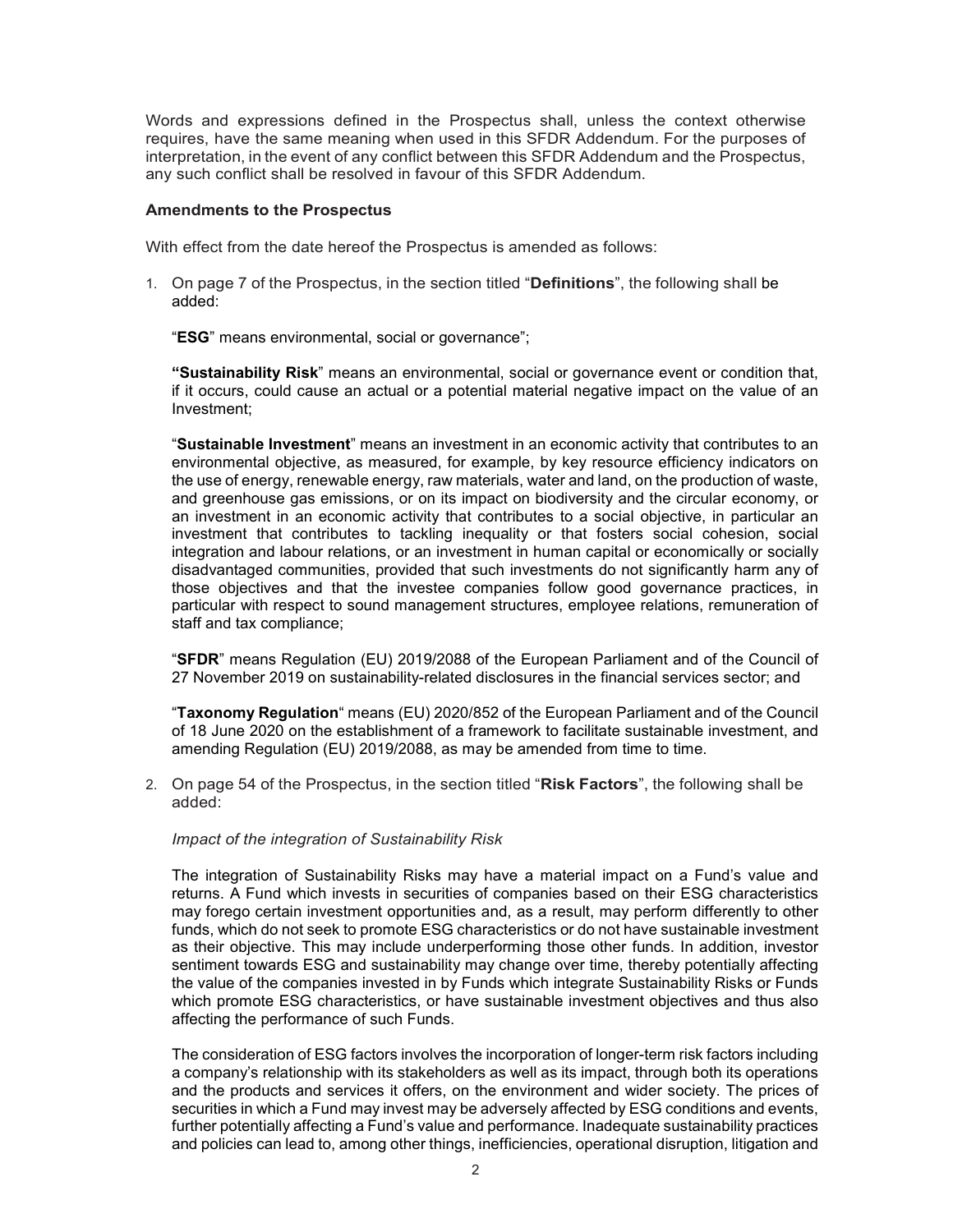reputational damage. While this is true for all funds, Funds that do not include Sustainability Risk into their security selection process, or do not seek to promote ESG characteristics or do not have Sustainable Investment as their objective may have greater exposure to this risk.

3. After page 134 of the Prospectus, the following new **Schedule V** shall be added in its entirety under the heading "**Sustainable Finance**":

### *Integration of Sustainability Risks*

The ICAV's approach to integrating the consideration of Sustainability Risks into its investment decision- making process will vary depending on the strategy adopted by the Funds as disclosed in the relevant Supplement under the heading "Investment Policy".

### *Fund tracking or replicating an Index*

Funds that track or replicate an Index will generally hold securities included in the Index which they track. As the strategy for each Fund is to track or replicate the Index, changes to the portfolios of the Funds will be driven by changes to the Index in accordance with its published methodology rather than by an active selection of stocks by the Manager. Accordingly, the Manager does not exercise active discretion in the investment decision process for such Funds, outside of seeking to manage the replication and tracking of the relevant Index.

Therefore, for these Funds, integration of Sustainability Risk is in the consideration of the Index used and the application of the stewardship policy. Where the Fund is using a sampling strategy to replicate the index, ESG considerations are not incorporated into the sampling approach as the Fund's objective is to achieve the performance of the relevant Index and decisions driven by ESG factors could be less effective in achieving this goal.

Each Fund that tracks or replicates an Index with a sustainability objective is built following a two-step process for achieving that sustainability objective. The first step is to identify an investment theme/objective (which could be a particular industry/sector or combination of industries/sectors) that is inherently-positive and sustainable and use the expertise of thematic/industry experts to develop that theme into a defined classification system/taxonomy that represents the various sectors and sub- sectors within the broader theme/objective and enables publicly-traded companies to be identified, researched and classified in accordance with that classification system/taxonomy. However, even investment themes that are intuitively and inherently positive can expose investors to individual companies that, whilst on the face of it are broadly aligned to that theme, may also be involved in activities that contradict the positive objective of the Fund. For example, a company producing strictly plant-based foods, and which would be principally aligned to a sustainable food system where one of the aims is to reduce the impact of human-made greenhouse gas emissions in the food system from the consumption of meat, may also be a big user of palm oil or soybean with inadequate controls in its supply chain to ensure the sustainability of the palm or soybean it procures. Accordingly, the second step is to identify any screening criteria relevant to the particular investment theme/objective to ensure that no significant harm is caused by any constituent companies that are, in the first instance, aligned to the theme/objective. Finally, an index is purpose-built in conjunction with a benchmark administrator to represent the theme and implement a transparent and rules-based investment strategy that the relevant Fund will track or replicate. Further details of the approach are available at www.rizeetf.com

### *Actively Managed Funds*

In compliance with its obligations under the SFDR, the Manager has established an iterative and systematic process for the integration of Sustainability Risk which may impact Funds pursuing an active strategy. The risk integration process, as implemented by the Manager in respect of Funds, is summarised below.

The Manager seeks to integrate Sustainability Risks into its investment decisions, meaning the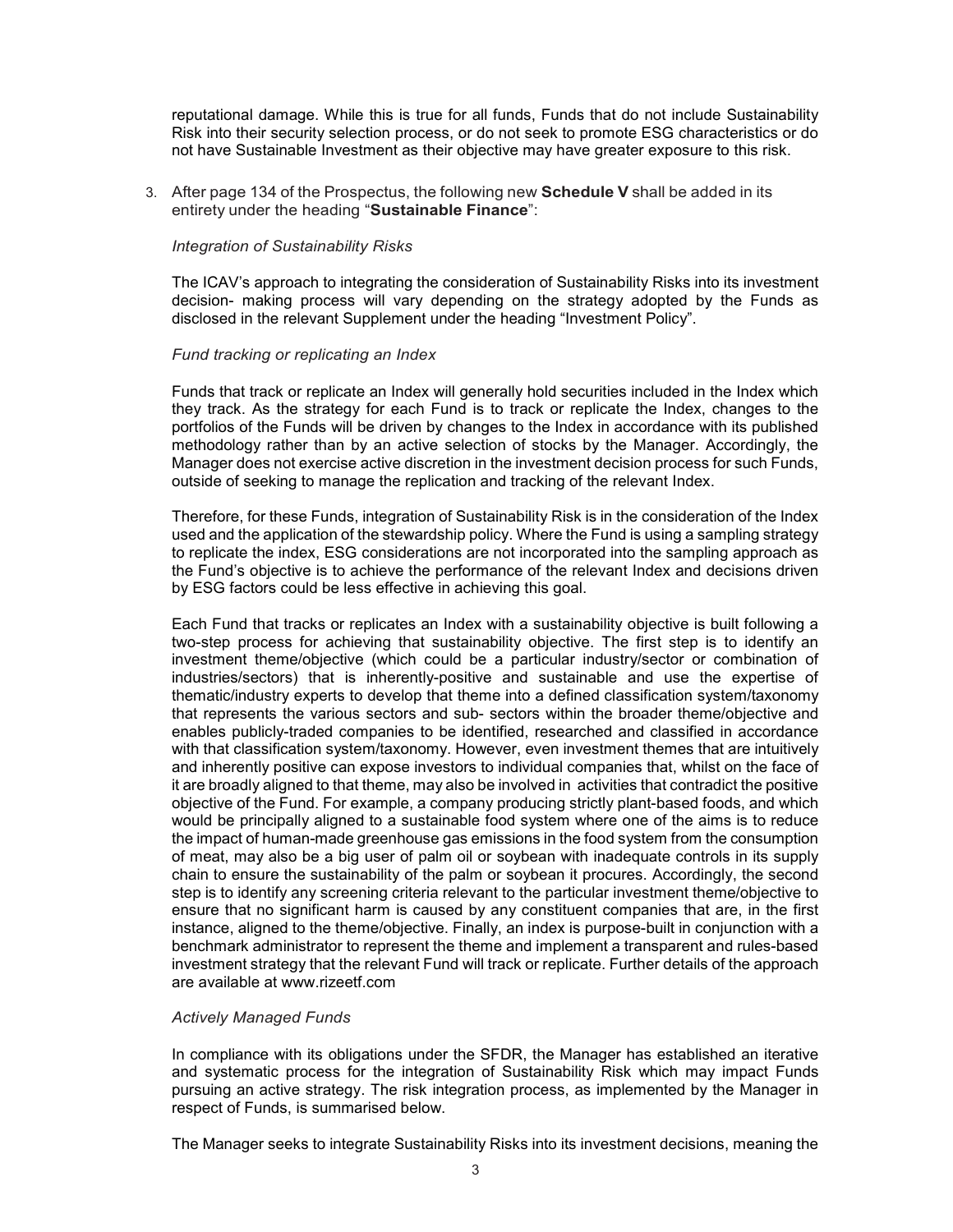Manager assesses the Sustainability Risks associated with asset allocation by following processes pursuant to which it first endeavours to identify such risks (if any) and, where relevant, monitors and manages any such risks identified in a manner considered appropriate to the particular investment strategy of the Fund and consistent with the best interests of shareholders. While the integration of Sustainability Risks forms part of the overall investment decision-making process, the manner in which this integration will be achieved will vary between Funds, depending on the degree to which Sustainability Risks are considered relevant to the particular strategy or asset class.

In relation to the portfolio construction of actively managed Funds, sustainability risks and opportunities are integrated into the research, analysis and investment decision-making processes. The consideration of sustainability risks and opportunities can have a material impact on long-term returns for investors.

Each actively managed Fund is managed using an investment process integrating ESG factors but, unless otherwise stated in the Supplement for the relevant Fund, does not promote ESG characteristics or have specific sustainable investment objectives. This means that while ESG factors and risks are considered, they may or may not impact portfolio construction.

ESG integration requires, in addition to its inclusion in the investment decision making process, appropriate monitoring of sustainability considerations in risk management, portfolio monitoring, engagement and stewardship activities. The Manager or any sub-investment manager or investment advisor appointed by the Manager, also engages with policymakers on ESG and stewardship matters.

Combining the integration of sustainability risks and opportunities with broader monitoring and engagement activities may affect the value of investments and therefore returns. Furthermore, investments within the Fund do not take into account the EU Taxonomy criteria for environmentally sustainable economic activities.

For any actively managed Funds, further information on ESG integration approaches by asset classes can be found at www.rizeetf.com.

#### *Stewardship Policy*

Engagement supports research and helps to drive improved management of relevant ESG issues for assets of the Funds. Engagement is led by the Manager or its delegate, as experience suggests this has the strongest impact, increasing the likelihood of meaningful change. The Funds seek to follow a structured engagement process based on issues which arise during the fundamental research process or as highlighted by the research of ESG service providers.

### *Funds that promote Environmental or Social Characteristics*

Each of the following Funds promote certain ESG characteristics (each an "ESG Fund"). As the investment objective of each of the ESG Funds is to achieve the performance of the Index which it uses for investment purposes, each ESG Fund will promote the relevant environmental and social characteristics incorporated into the Index and so the environmental and social characteristics promoted by the Fund and the Index are consistent. The environmental and social characteristics promoted by each of the Funds and how those characteristics are met will be as set out under the heading "The Index" in the relevant Supplement. Further information on the Index methodology is also indicated in the relevant Supplement. For each of the ESG Funds, the methodology of the corresponding Index will describe how environmental, social and governance aspects are incorporated into the selection and weighting of securities in the Index. The Index for each Fund aims to exclude companies that contravene certain ESG parameters as set out in the relevant Index Methodology, links to which are contained in the "Index Description" section of each Fund Supplement.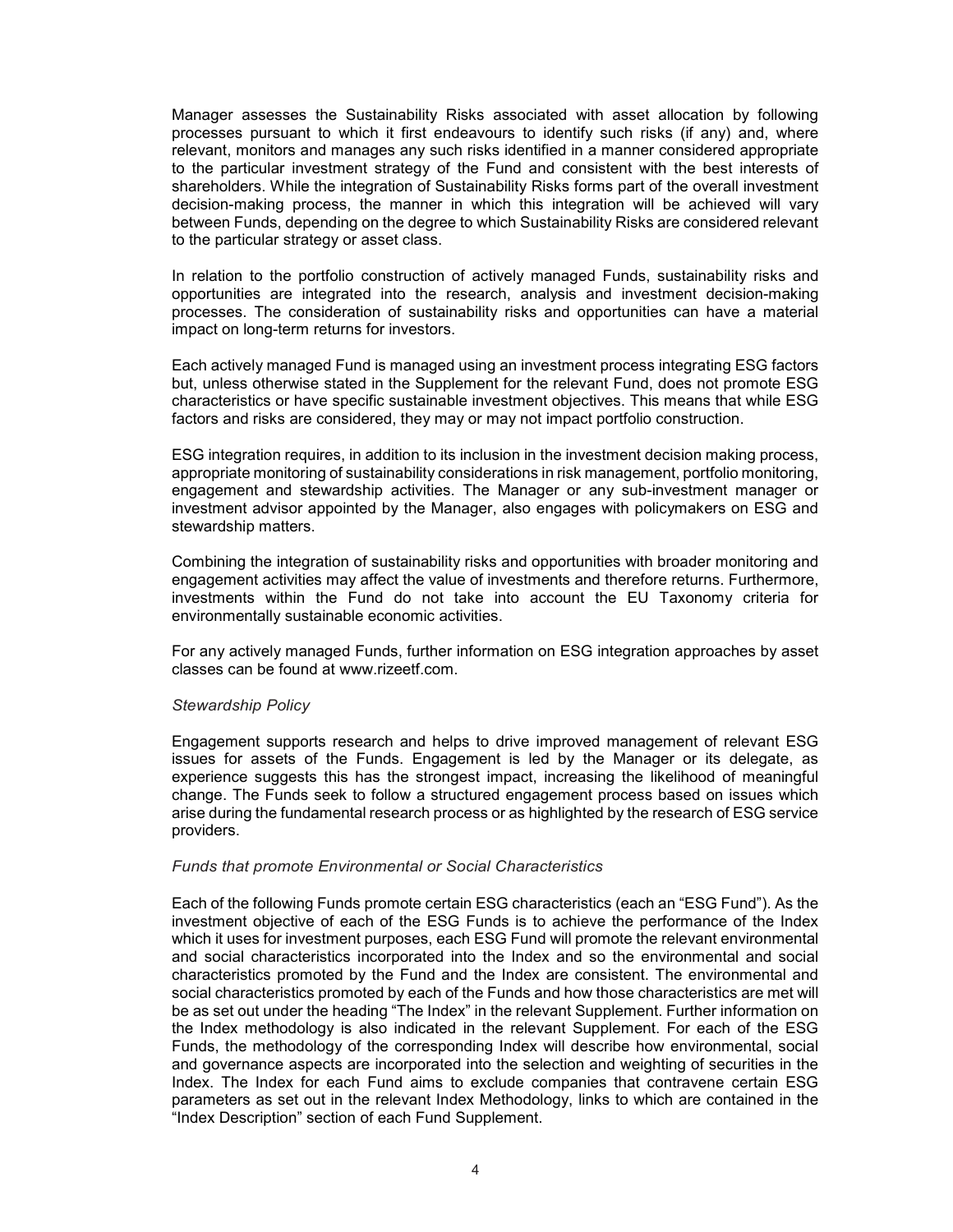The current ESG Funds are:

| Fund                                              | Index                                                |
|---------------------------------------------------|------------------------------------------------------|
| RIZE MEDICAL CANNABIS AND LIFE                    | <b>Foxberry Medical Cannabis &amp; Life Sciences</b> |
| <b>SCIENCES UCITS ETF</b>                         | Index                                                |
| RIZE CYBERSECURITY AND DATA                       | <b>Foxberry Tematica Research Cybersecurity</b>      |
| <b>PRIVACY UCITS ETF</b>                          | & Data Privacy Index                                 |
| <b>RIZE EDUCATION TECH AND DIGITAL</b>            | Foxberry HolonIQ Education Tech & Digital            |
| <b>LEARNING UCITS ETF</b>                         | Learning Index                                       |
| RIZE DIGITAL PAYMENTS ECONOMY<br><b>UCITS ETF</b> | <b>Foxberry Digital Payments Economy Index</b>       |

# *Funds that have a Sustainable Objective*

The following Funds have a Sustainable Investment as their objective (each, a "Sustainable Fund"). The investment objective of each Sustainable Fund is to achieve the performance of the Index which it uses for investment purposes. Each Sustainable Fund will share the same sustainable objective as its Index so the sustainable objective of the Fund and the Index are aligned. The sustainable objective and how it is to be met will be as set out under the heading "The Index" in the relevant Supplement. Further information on the Index methodology is also indicated in the relevant Supplement. For each Sustainable Fund, the methodology of the Index will describe how the attainment of the sustainable objective is incorporated into the selection and weighting of securities in the Index.

The current Sustainable Funds are:

| Fund                            | Index                                         |
|---------------------------------|-----------------------------------------------|
| RIZE SUSTAINABLE FUTURE OF FOOD | <b>Foxberry Tematica Research Sustainable</b> |
| <b>UCITS ETF</b>                | Future of Food Index                          |
| RIZE ENVIRONMENTAL IMPACT 100   | <b>Foxberry SMS Environmental Impact 100</b>  |
| <b>UCITS ETF</b>                | Index                                         |

The Indices which the above Funds aim to replicate differ from broad market indices in that, unlike a broad market index which aims to provide exposure to a broad set of publicly-traded companies which encompasses all industries/sectors, the Indices aim to provide exposure to particular sub-set of companies that represent a particular investment theme/objective, one which is inherently-positive and sustainable. More specifically, the index for Rize Sustainable Future of Food UCITS ETF has the objective of providing exposure to companies that are innovating across the food value chain to build a more sustainable, secure and fair food system for our planet. The Index utilises the expertise of a thematic/industry expert to curate and maintain a defined classification system/taxonomy that represents the various sub-sectors within the sustainable future of food theme/objective and enables publicly-traded companies to be identified, researched and classified in accordance with that classification system/taxonomy.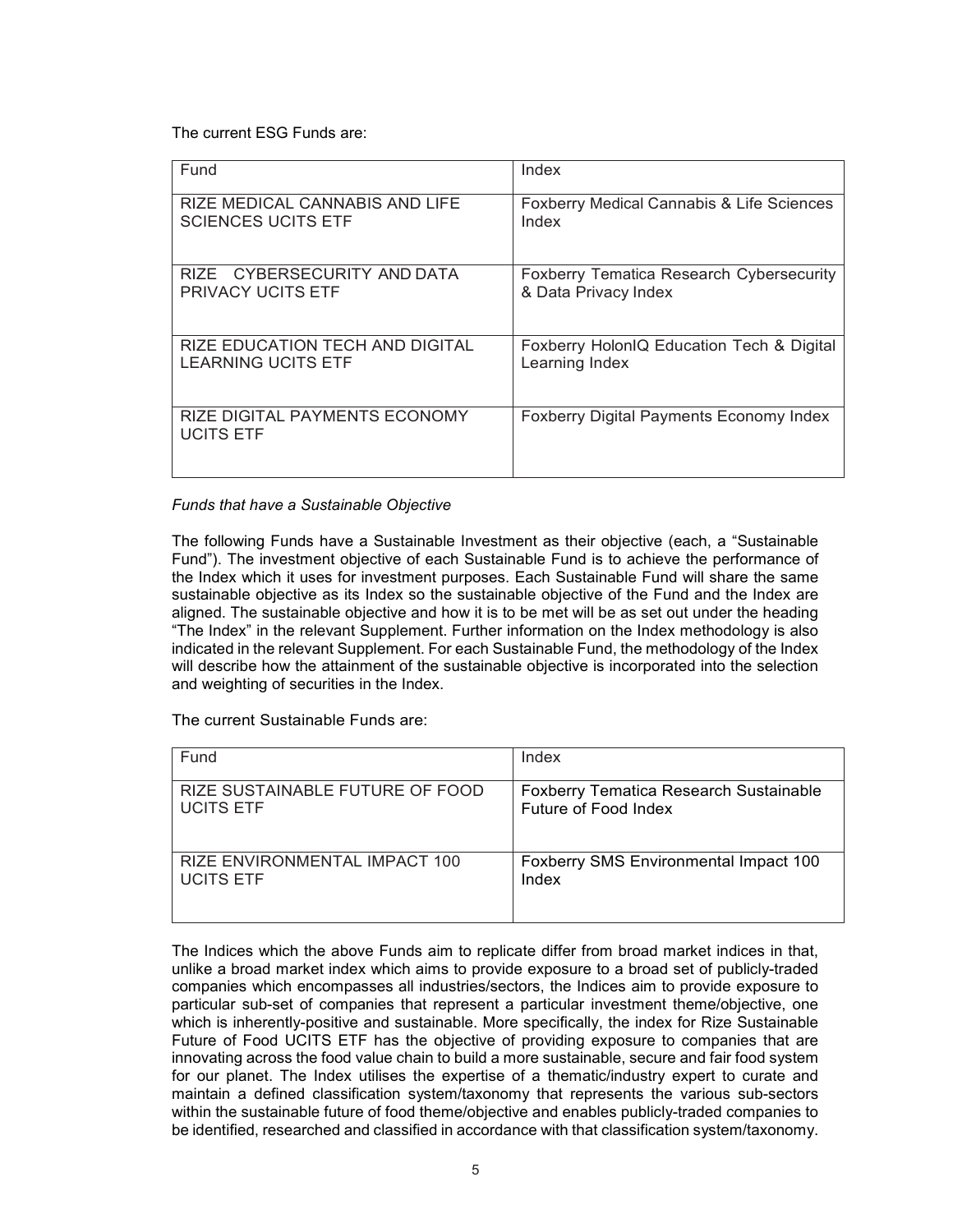### *The Taxonomy Regulation*

The Taxonomy Regulation establishes an EU-wide framework or criteria for environmentally sustainable economic activities in respect of six environmental objectives. It builds on the disclosure requirements under SFDR by introducing additional disclosure obligations in respect of in-scope Article 8 and 9 Funds (i.e. the ESG Funds, on the basis that they promote environmental characteristics through the replication of their respective indices, and the Sustainable Funds) that invest in an economic activity that contributes to an environmental objective. These disclosure obligations are being phased-in – from 1 January 2022 in respect of the first two environmental objectives (climate change mitigation and climate change adaptation) and from 1 January 2023 in respect of the remaining four environmental objectives.

Pursuant to the Taxonomy Regulation, the Prospectus is required to disclose (a) information on the environmental objective to which the investments underlying the ESG Funds and the Sustainable Funds contribute (b) a description of how and to what extent the underlying investments of the ESG Funds and the Sustainable Funds are in economic activities that qualify as environmentally sustainable and are aligned with the Taxonomy Regulation and (c) the proportion, as a percentage of the portfolio of the ESG Funds and the Sustainable Funds, of investments in environmentally sustainable economic activities which are aligned with the Taxonomy Regulation (including the proportion, as a percentage of the portfolios of each of the ESG Funds and the Sustainable Funds, of enabling and transitional activities, as described in the Taxonomy Regulation).

The disclosure of taxonomy alignment for the ESG Funds and the Sustainable Funds is dependent on disclosure by investee companies of the proportion of their products or services (as measured by turnover, capital expenditure and operating expenditure) that are associated with Taxonomy-aligned economic activities. Such disclosures are likely only to be available from 1 January 2023 onwards.

Accordingly, the Manager is not currently in a position to make a confirmation as to the extent of the activities of the underlying investments of the ESG Funds and the Sustainable Funds that are in economic activities that qualify as environmentally sustainable under the Taxonomy Regulation and, accordingly, does not propose to commit to a minimum proportion of the underlying investments of the ESG Funds and the Sustainable Funds which take into account the EU criteria for environmentally sustainable economic activities including enabling or transitional activities, within the meaning of the Taxonomy Regulation.

The 'do no significant harm' principle applies only to those investments underlying the ESG Funds that take into account the criteria for environmentally sustainable economic activities. The investments underlying the remaining portion of the ESG Funds do not take into account the EU criteria for environmentally sustainable economic activities.

#### Active Review

The Manager is keeping this situation under active review.

#### **Principal Adverse Impacts**

Taking due account, of the nature and scale of its activities and the wide and varied range of financial products it makes available, the Manager, in accordance with Article 4(1)(b) of the SFDR, has elected for the time being not to consider (in the manner specifically contemplated by Article 4(1)(a) of the SFDR) the principal adverse impacts of investment decisions of the Funds on Sustainability Factors. The Manager considers this a pragmatic and economical approach to compliance with its obligations under the SFDR.

In conjunction with this, the Manager will not consider the adverse impacts of investment decisions on sustainability factors for any Fund.